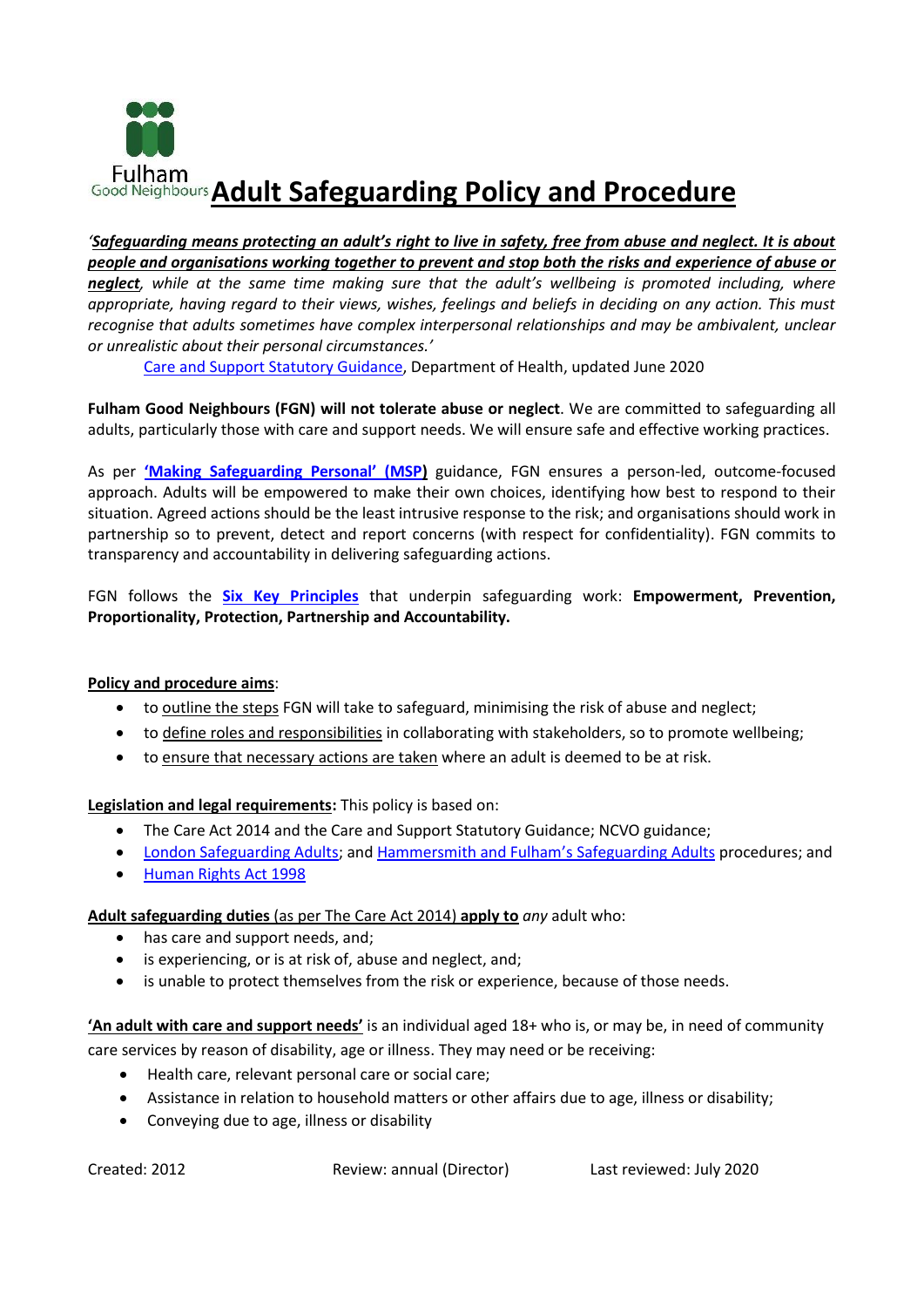**Some adults can be at increased risk of abuse and neglect** e.g. due to prejudice and discrimination, social exclusion, communication issues and reluctance of some adults to accept that abuse and neglect happens. **Special consideration and attention** should be given to those who are:

- disabled or have special educational needs;
- living in a known domestic abuse situation; chaotic household; temporary accommodation;
- vulnerable to discrimination due to race, religion or sexuality; asylum status; or English not being their first language.

**Abuse and neglect** include both inflicting and failing to prevent, significant harm to an individual. The Care and Support statutory guidance sets out the 10 main **types of abuse and neglect**:

- Physical, Sexual, Psychological, Financial, Discriminatory and Organisational abuse;
- Domestic violence; Modern Slavery;
- Neglect and Self-neglect.

These are not exhaustive however; and circumstances of an individual case should always be considered. Please see section 14.17 of the [Care and Support Statutory Guidance](https://www.gov.uk/government/publications/care-act-statutory-guidance/care-and-support-statutory-guidance) for more information.

**[Prevent:](https://www.gov.uk/government/publications/prevent-duty-guidance)** Radicalisation of adults with care and support needs is a form of emotional/psychological exploitation. It can take place through direct personal contact, or indirectly through social media. Common focuses of radicalisation include the far right, white supremacist ideology, ISIL and Al Qa'ida.

**E-safety:** individuals can compromise their safety when using the internet and other technologies. Scamming, particularly financial scamming, is a threat which requires vigilance. Some individuals may find themselves involved in activities which are inappropriate/illegal including 'cyber-bullying'.

**Possible signs of abuse and neglect** that you should be alert to:

- Depression, self-harm or suicide attempts; behaviour change or withdrawal; anxiety; insomnia;
- Difficulty making friends; dishevelled appearance; limited financial means;
- Unexplained injuries (bruises, finger marks, 'non-accidental' injury, pressure ulcer)

Again, this list is not exhaustive. Ask the individual about their well-being if you are unsure; there may be other explanations for the above.

**Abuse and neglect can happen anywhere**, most often by those in positions of trust. **Anyone can carry out abuse or neglect**, including:

- partners; other family members;
- neighbours; friends; acquaintances; residents; strangers; people who deliberately exploit adults they perceive as vulnerable to abuse;
- paid staff or professionals; volunteers

**All staff and volunteers have a responsibility to report** concerns to the director/safeguarding lead. If the allegation is against the director, seek advice from the safeguarding lead. If the allegation is also against the safeguarding lead, seek advice from LBHF Access & Advice Team (020 8753 4198 - option 3).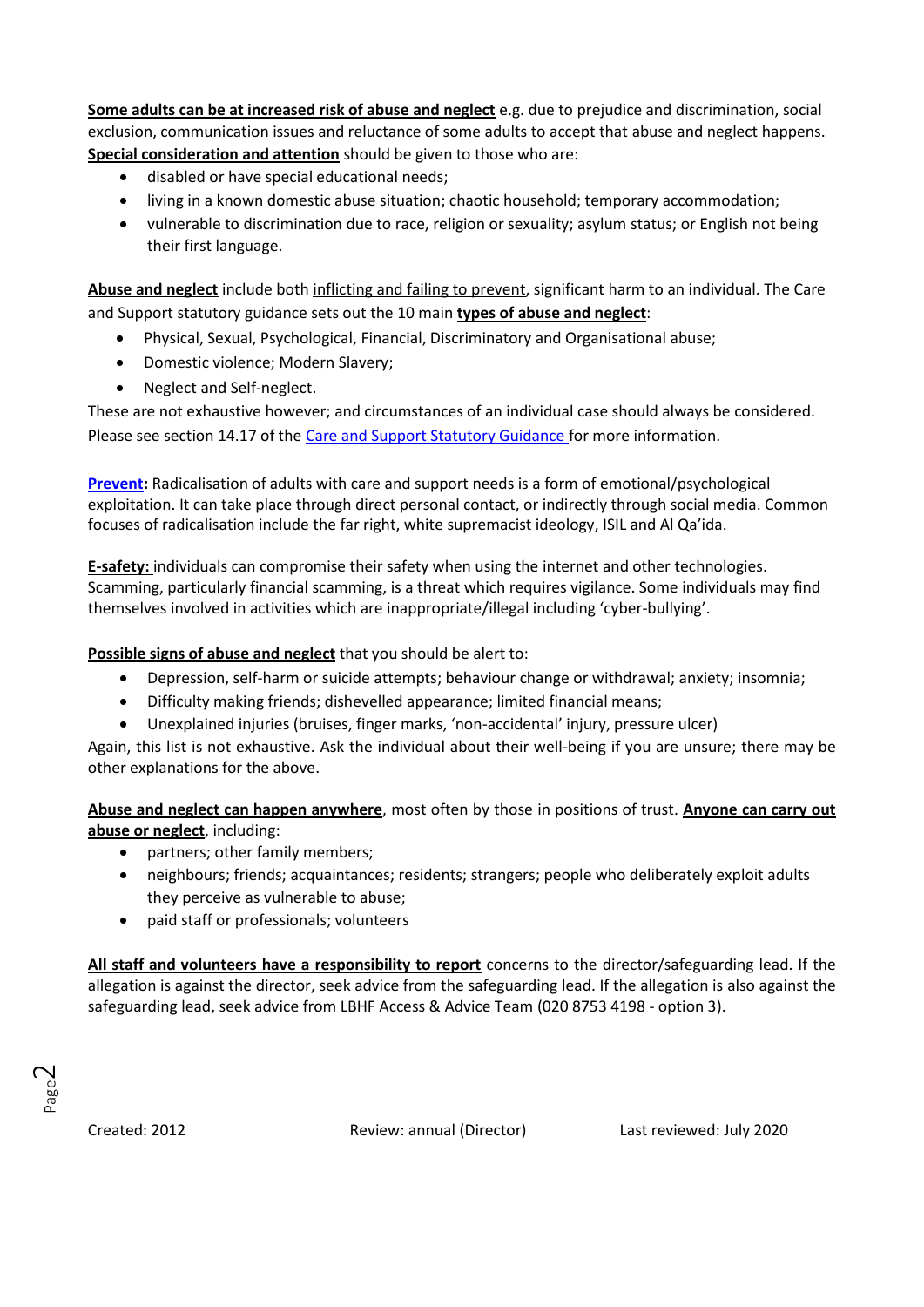## **Reporting concerns**



It is essential to avoid delay as inaction may place the individual at further risk. Inform your director/safeguarding lead as soon as possible. If contact cannot be made appropriate action should be undertaken e.g. contact emergency services on 999.

**It is important to act** since it may be difficult for adults with care and support needs to protect themselves and to report abuse/neglect. They rely on you to help them.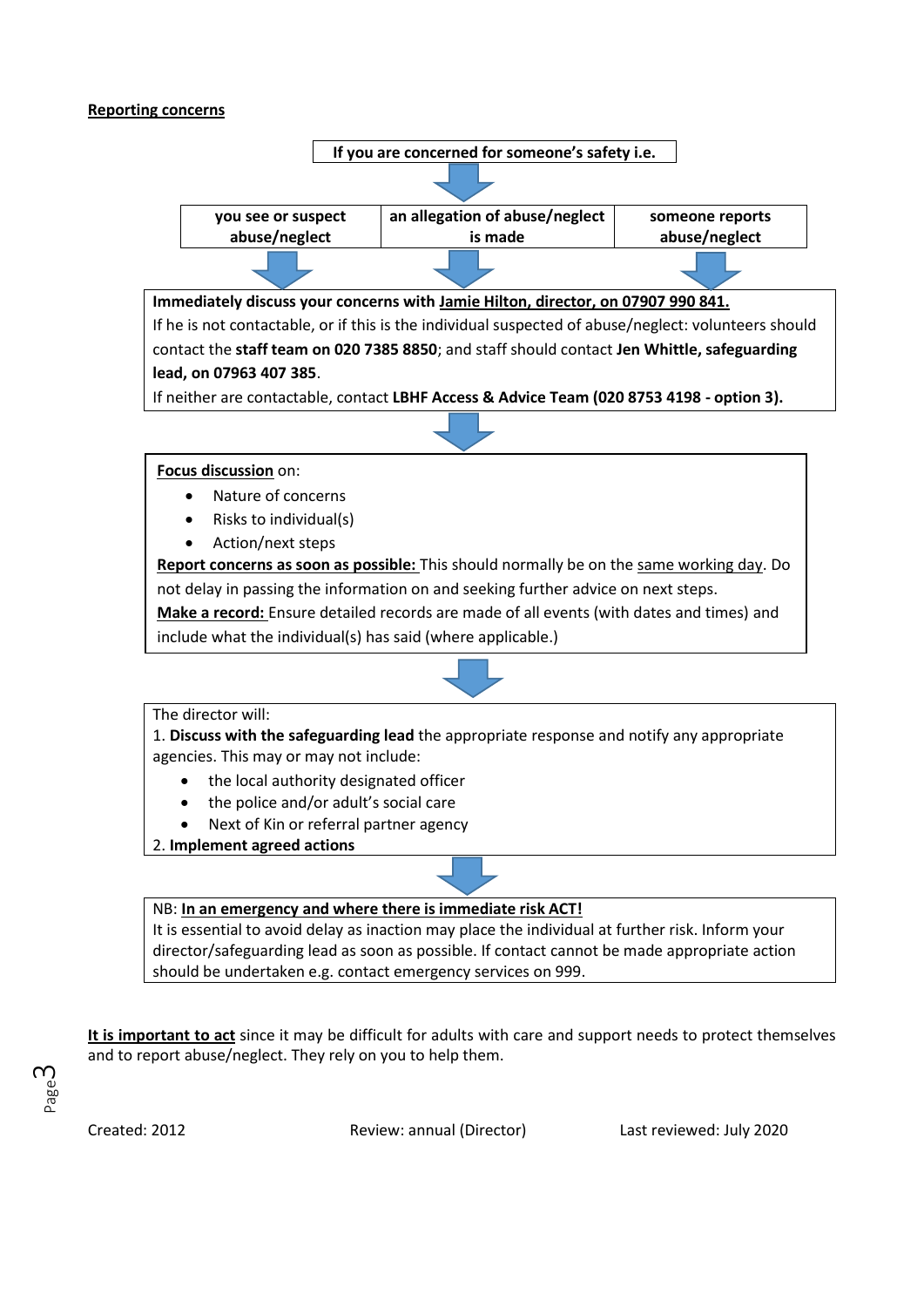## **Dealing with disclosures**

- Get brief details about what has happened and what the adult would like done, but do not probe or conduct a mini investigation. Do not, under any circumstance, approach the alleged abuser.
- Seek consent from the adult to act and to report the concern.
- Consider whether the adult lacks capacity to make decisions about their own/other people's safety and wellbeing. If you act against their wishes or without their consent, you must record your decision and the reasons for this.

## **Recording concerns**

- A log of the concern with actions must be kept under the individual's database record and FGN's Safeguarding Log.
- As far as possible, records should be written contemporaneously and dated.
- Keep records confidential, located where the alleged abuser will not have access. Access should not be given to any unauthorised individual.

**Referral to other agencies:** In deciding whether to refer, the director and safeguarding lead will consider:

- the adult's wishes and preferred outcome; and their capacity to make an informed decision about their own and others' safety;
- the safety or wellbeing of others with care and support needs; and

• whether an individual in a position of trust is involved and whether a crime has been committed. This should inform the decision whether to notify:

- the police, if a crime has been or is suspected of being committed and/or;
- [LBHF Access & Advice Team](https://www.lbhf.gov.uk/crime/victim-support/safeguarding-adults) for enquiry; and any relevant regulatory bodies (e.g. Care Quality Commission, Ofsted, Charities Commission);
- family/relatives as appropriate (dependent on advice from LBHF Access and Advice Team)

The director should keep a record of the reasons for referring/not referring the concern. The director and safeguarding lead meet six monthly to review decisions, processes and records.

**Responsibility for acknowledging concerns**, including brief feedback, will be agreed between the director and safeguarding lead. Feedback should be sensitive; and should not breach GDPR. If involved, police should be consulted prior to feedback so not to compromise any criminal investigation.

**FGN will not conduct its own safeguarding enquiry** unless instructed to do so by the local authority. The local authority will allocate a case lead as appropriate.

**Confidentiality and information sharing:** FGN expect all staff and volunteers to maintain confidentiality. In line with GDPR, FGN does not share information if not required. Information should however be shared with authorities if an adult is deemed to be at risk of immediate harm. For further guidance on information sharing and safeguarding see [here.](https://www.scie.org.uk/care-act-2014/safeguarding-adults/sharing-information/keymessages.asp)

**Working with partner organisations:** FGN is committed to working in partnership. Sometimes information might be shared with our partners/statutory agencies so to help protect a beneficiary. This information is stored as per our 'GDPR and Data Protection Policy'. Staff should only share information on a 'need to know' basis and as per advice of the relevant statutory agency.

**Information requests by the police** in relation to a beneficiary where there is no immediate danger to an individual must be submitted on a Section 29 form of The Data Protection Act. This must be signed by an

Page 4